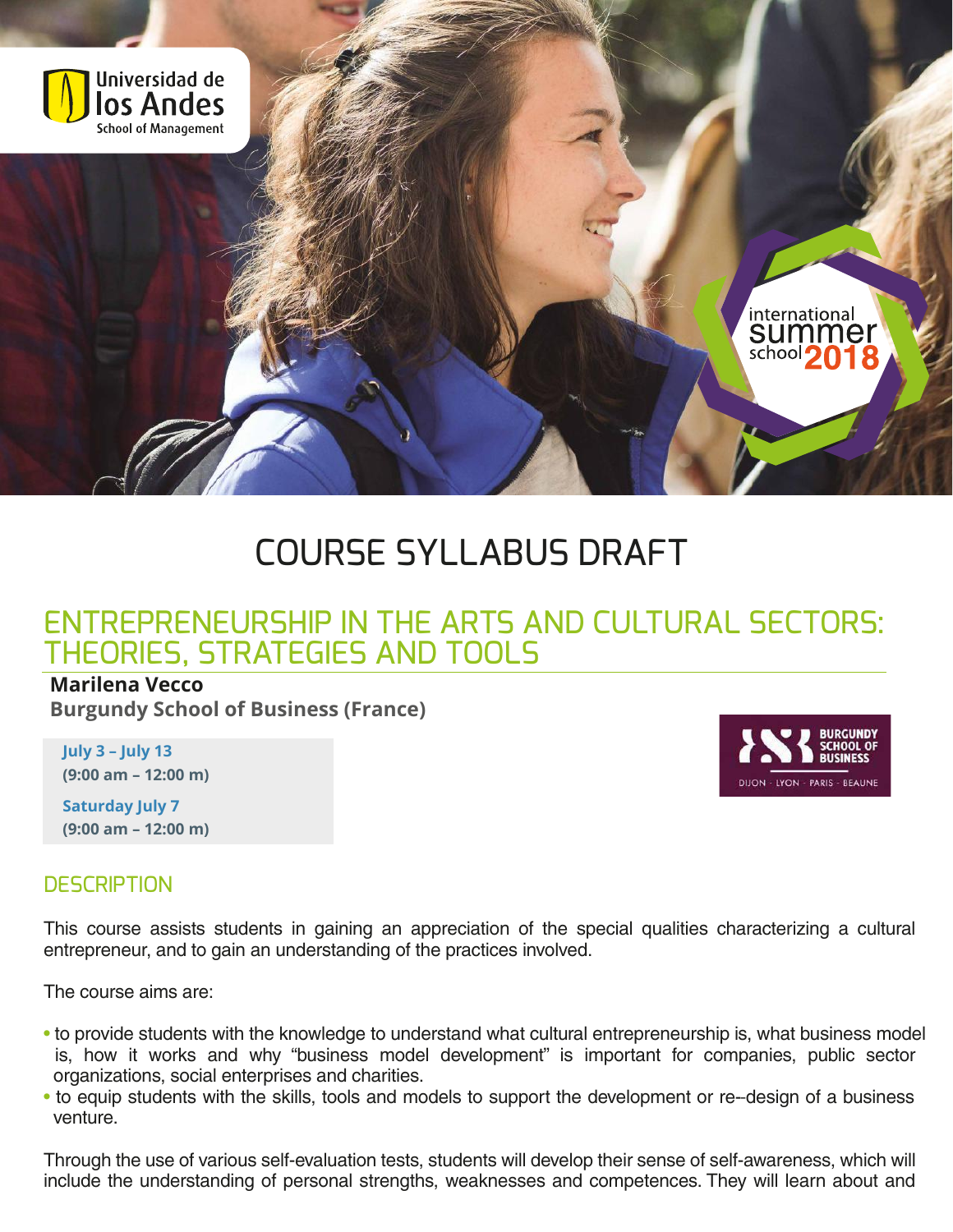

develop skills that are required in the world of business, with a special focus on emotional intelligence, creativity and team work.

In order to achieve these goals students will work on special requirements of the business model of cultural and artistic activities. They will acquaint themselves with the literature that exists on these subjects and will apply their theoretical knowledge to actual cases. They will build up a repertoire of best practices.

## **OBJECTIVES**

By the end of the course, students will be able to:

- gain an understanding of the broad scope of management theory and practice with particular reference to innovation and entrepreneurship;
- outline and appraise the key areas associated with developing a new business proposition and appreciate how they link together;
- demonstrate an understanding of the complex issues associated with creating, evaluating and implementing a new business model;
- review, reflect and contrast your own approach to shaping a new business idea with those of their peer group;
- critically assess the core management ideas pertaining to innovation and entrepreneurship;
- critically assess what business model is and why it is important from a company or organizational perspective;
- present their view through written material and verbal presentations; specifically, present their business model in public attracting investors creatively and successfully;
- give examples of best practices of cultural entrepreneurship and indicate why these examples may be considered a best practice.
- be more aware of their strengths and weaknesses and able to structure a development plan to develop their personal skills (leadership aspects and skills) and be more entrepreneurial (technical skills).
- Graduate employability This course will equip students with a range of analytical, problem solving and creative thinking skills.
- Academically Excellent

 This course will provide students with the knowledge that will enable them to apply the theories behind business development and new venture creation.

- Critical Thinkers and Effective Communicators This course will provide you students the opportunity to develop their problem solving and communication skills.
- Open To Learning and Personal Development

 This course will provide students with the opportunity to develop their interest in identifying and shaping a business opportunity.

• Active Citizens

 This course will raise student awareness about the role of business development in addressing the problems and challenges faced by organizations operating in today's global economy.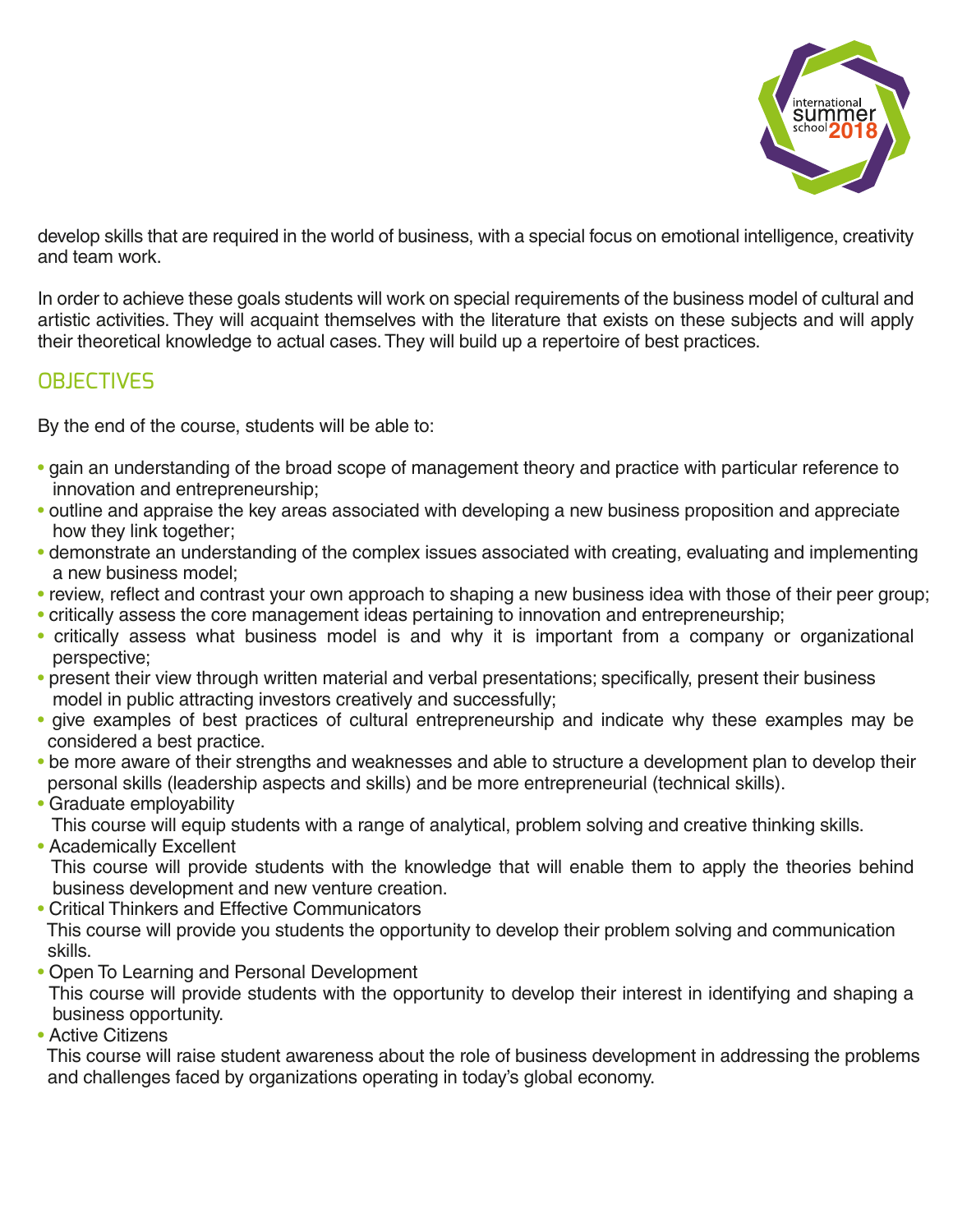

# METHODOLOGY

The course consists of seminars (30 hours in two weeks). All students are required to attend the seminars (see the rules relating to attendance below).

After having acquired basic knowledge, the students will also get practical insight into the various stages of cultural entrepreneurship by applying their knowledge to cases from practice. Discussion will include disagreements with the studied literature and solving of problems with various aspects from practice.

Several working methods will be used. The students' individual reading of literature as well as of case studies makes the preparation to each plenary session, together with the reading of papers during the lectures. Basic principles and structures as well as additional information will be explained by the lecturer. She illustrates theory with some examples and case studies. Questions, discussions as well as other assignments as case studies are treated in group work and discussions.

During the class special discussions with cultural entrepreneurs will be organized in order to get insights into practical cultural entrepreneurial management life and to elaborate best practices.

Students are expected to manage and apply concepts acquired during previous courses (i.e. Economics, management).

Teaching strategies:

- Interactive lecture
- Small group discussion
- Role play
- Class presentation
- Leading discussion

Learning strategies:

- Feedback on various assignments,
- Self-assessment tests,
- Participation in class discussion,
- Assigned readings,
- Case study analysis,
- Completion of assignments.

Seminar will consist of:

- one hour lecture (or one hour and half it depends on the topic, without case study)
- one-hour discussion.
- one hour of case study discussion or practical exercise (if scheduled).

Starting from seminar 3 students groups will be actively involved in the development of a Business Model of a new creative and/or innovative cultural business. They will be expected to apply the notions and concepts of each lecture and to hand in the part of the business model relating to the lecture subject (1 page max 2 pages, it depends on the topic) a week after. This means that a constant work activity is required. A final presentation of business models will be organized and evaluated.

During the literature discussion each group will be assigned a set of articles. The group will then lead and stimulate the class discussion on those articles and to propose new perspectives on the subject of that day.